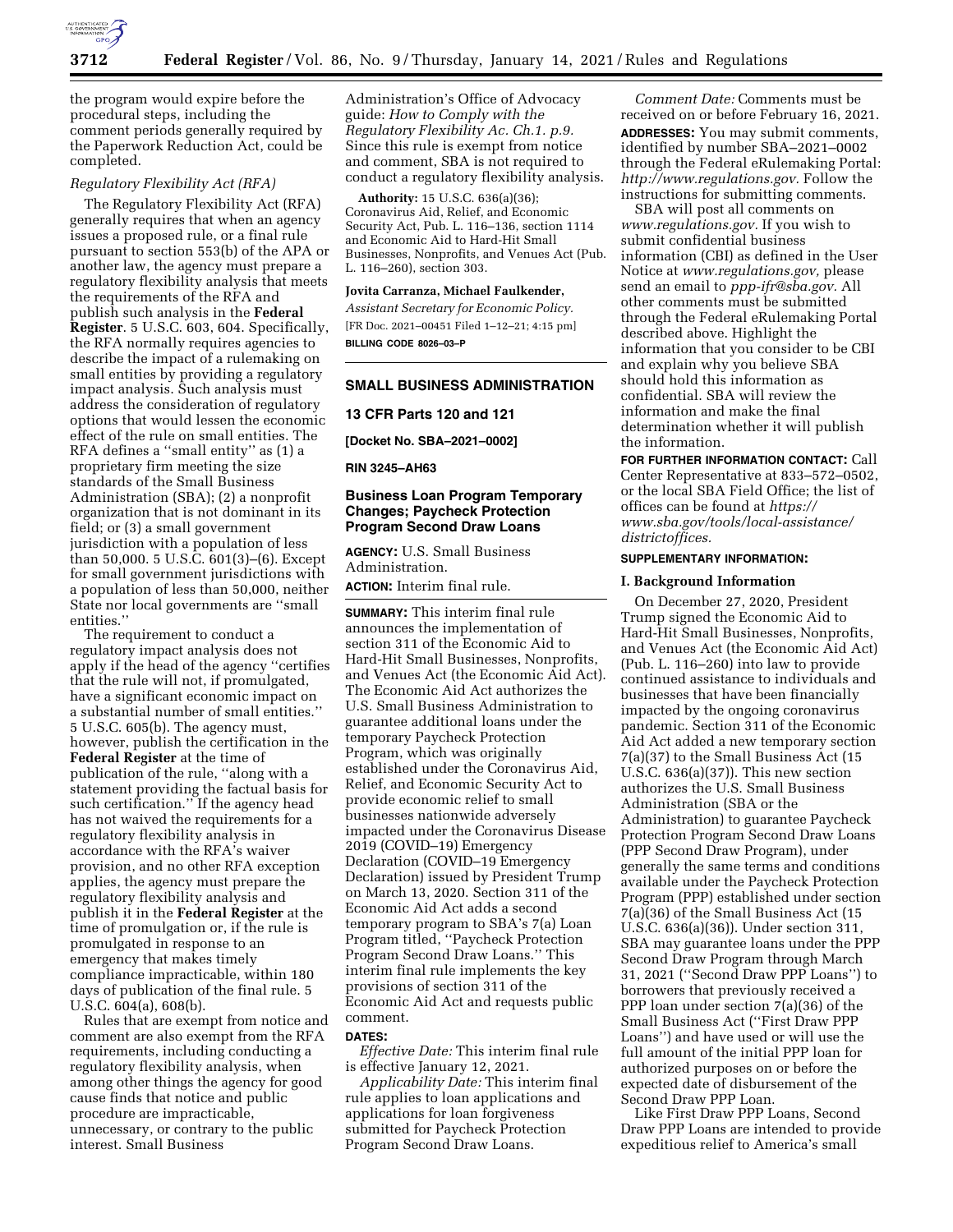businesses. Second Draw PPP Loans generally are guaranteed by SBA under the same terms, conditions, and processes as First Draw PPP Loans. SBA guarantees 100 percent of Second Draw PPP Loans and SBA may forgive up to the full principal loan amount. Second Draw PPP Loans are subject to SBA's and the Department of the Treasury's (Treasury's) consolidated interim final rules implementing updates to the Paycheck Protection Program for First Draw PPP Loans (''Consolidated First Draw PPP IFR'') issued concurrently with this interim final rule (IFR)<sup>1</sup> and all PPP loan program requirements, except as specified in this IFR. The key differences between First Draw PPP Loans and Second Draw PPP Loans are described in this IFR, which explains the loan terms, eligibility requirements, and application process for Second Draw PPP Loans.

# **II. Comments and Immediate Effective Date**

This interim final rule is being issued without advance notice and public comment because section 303 of the Economic Aid Act authorizes SBA to issue regulations to implement the Economic Aid Act without regard to notice requirements. In addition, this rule is being issued to allow for immediate implementation of this program. The intent of the Economic Aid Act is that SBA provide relief to America's small businesses expeditiously. The last day to apply for and receive a PPP loan is March 31, 2021. Given the short duration of this program, and the urgent need to issue loans quickly, the Administrator in consultation with the Secretary has determined that it is impractical and not in the public interest to provide a 30 day delayed effective date. An immediate effective date will give small businesses the maximum amount of time to apply for loans and lenders the maximum amount of time to process applications before the program ends. This good cause justification also supports waiver of the 60-day delayed effective date for major rules under the Congressional Review Act at 5 U.S.C. 808(2). Although this IFR is effective immediately, comments are solicited from interested members of the public on all aspects of the interim final rule.

These comments must be submitted on or before February 16, 2021. SBA will consider these comments and the need for making any revisions as a result of these comments.

### **III. Summary of Key Terms of PPP Second Draw Loans**

The rules applicable to Second Draw PPP Loans are published in section IV of this IFR. This summary provides additional information and explains the key terms in the IFR. All references to subsections refer to section IV.

Second Draw PPP Loans are generally subject to the same terms, conditions and requirements as First Draw PPP Loans. These include, but are not limited to the following terms:

• The guarantee percentage is 100 percent.

- No collateral will be required. • No personal guarantees will be
- required.

• The interest rate will be 100 basis points or one percent, calculated on a non-compounding, non-adjustable basis.2

• The maturity is five years.

• All loans will be processed by all lenders under delegated authority and lenders will be permitted to rely on certifications of the borrower to determine the borrower's eligibility and use of loan proceeds.

Subsection (b) of this IFR confirms that these terms apply to Second Draw PPP Loans. Subsection (b) also confirms that SBA's Consolidated First Draw PPP IFR, Frequently Asked Questions (FAQs), and other guidance about PPP loans under section 7(a)(36) of the Small Business Act (15 U.S.C. 636(a)(36)) apply to Second Draw PPP Loans, except as specified in this IFR.3

The Economic Aid Act includes terms and conditions, including but not limited to terms relating to eligibility and a borrower's maximum loan amount, that apply only to Second Draw PPP Loans and do not apply to First Draw PPP Loans, regardless of when the First Draw PPP Loan is made. These terms and conditions specific to Second Draw PPP Loans are summarized below.

### *A. Eligibility Requirements*

#### 1. General Eligibility Requirements

In general, the Economic Aid Act made the eligibility requirements for Second Draw PPP Loans narrower than the eligibility requirements for First Draw PPP Loans. The Economic Aid Act

generally provides that a borrower is eligible for a Second Draw PPP Loan only if it has 300 or fewer employees and experienced a revenue reduction in 2020 relative to 2019 (described further below).4 In addition, the Economic Aid Act provides that a Second Draw PPP Loan may only be made to an eligible borrower that (i) has received a First Draw PPP Loan, and (ii) has used, or will use, the full amount of the First Draw PPP Loan on or before the expected date on which the Second Draw PPP Loan is disbursed to the borrower.5 Accordingly, subsections  $(c)(1)(i)$  through  $(c)(1)(iv)$  of this IFR implement these criteria. Subsection (c)(1)(ii) of the IFR clarifies that ''the full amount'' of the borrower's First Draw PPP Loan includes the amount of any increase on such First Draw PPP Loan made pursuant to the Economic Aid Act. In addition, subsection (c)(1)(ii) of the IFR clarifies that the borrower must have spent the full amount of its First Draw PPP Loan on eligible expenses under the PPP rules to be eligible for a Second Draw PPP Loan. This clarification will help ensure program integrity by preventing a borrower from receiving a Second Draw PPP Loan if the borrower has not complied with PPP loan program requirements.<sup>6</sup>

## 2. Revenue Reduction Requirement

The Economic Aid Act provides that, to be eligible for a Second Draw PPP Loan, the borrower must have experienced a revenue reduction of 25% or greater in 2020 relative to 2019.7 A borrower must calculate this revenue reduction by comparing the borrower's quarterly gross receipts for one quarter in 2020 with the borrower's gross receipts for the corresponding quarter of 2019. For example, a borrower with gross receipts of \$50,000 in the second quarter of 2019 and gross receipts of \$30,000 in the second quarter of 2020 has experienced a revenue reduction of 40 percent between the quarters, and is therefore eligible for a Second Draw PPP loan (assuming all other eligibility criteria are met). Subsection (c)(1)(iv)(A) of the IFR reflects this methodology. Subsection  $(c)(1)(iv)(B)$  of the IFR provides that a borrower that was in operation in all four quarters of 2019 is deemed to have experienced the required revenue reduction if it

<sup>1</sup>The Consolidated First Draw PPP IFR titled ''Business Loan Program Temporary Changes: Extension of and Changes to Paycheck Protection Program'' restates existing regulatory provisions to provide lenders and new PPP borrowers a single regulation to consult on borrower eligibility, lender eligibility, and loan application and origination requirements issues for new First Draw PPP loans, as well as general rules relating to First Draw PPP Loan increases and loan forgiveness.

<sup>2</sup>Section 339 of the Economic Aid Act added ''calculated on a non-compounding, non-adjustable basis'' to the maximum interest rate for a PPP loan. 3SBA will be revising the FAQs to conform to the

Economic Aid Act as quickly as feasible.

 $^4$  See paragraph  $7(a)(37)(\mathrm{A})(\mathrm{iv})$  of the Small Business Act.

<sup>5</sup>See paragraph 7(a)(37)(O) of the Small Business Act.

 $^6$  Subsection (B)(11) of the Consolidated First Draw PPP IFR specifies that the proceeds of a PPP loan may be spent only on certain eligible expenses. 7See paragraph 7(a)(37)(A)(iv) of the Small Business Act.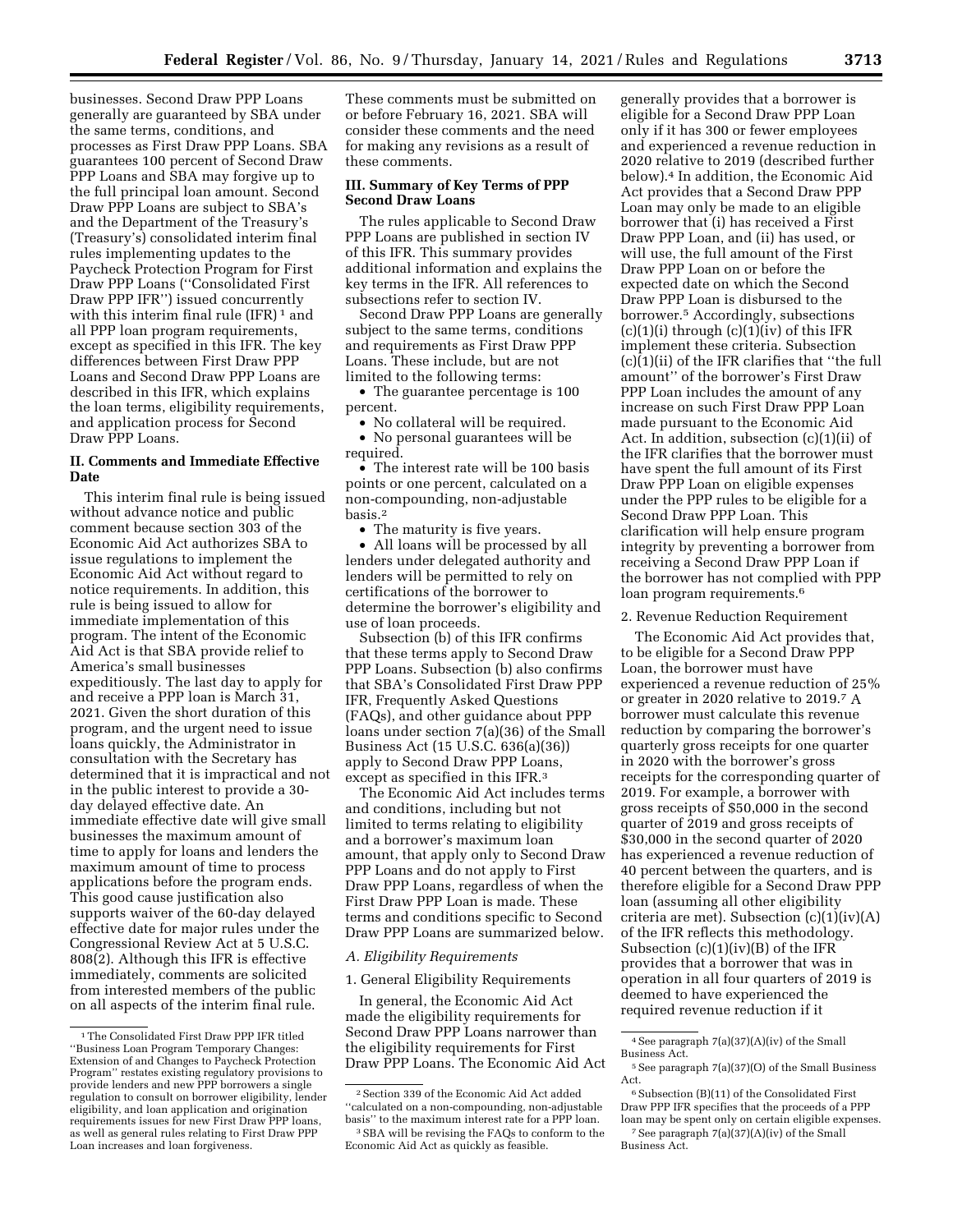experienced a reduction in annual receipts of 25 percent or greater in 2020 compared to 2019 and the borrower submits copies of its annual tax forms substantiating the revenue decline. This provision will allow a borrower to provide annual tax return forms to substantiate its revenue reduction. The Administrator, in consultation with the Secretary of the Treasury (Secretary), has determined that this is necessary to improve administrability of Second Draw PPP Loans by providing borrowers an additional verifiable method for substantiating their revenue reduction. This method will be particularly important for small borrowers that may not have quarterly revenue information readily available. Moreover, this approach is appropriate because, if annual filings show a 25 percent revenue reduction, then at least one quarter in 2020 would have had at least a 25 percent revenue reduction. A borrower that did not experience a 25 percent annual decline in revenues, or that was not in operation in all four quarters of 2019, may still meet the revenue reduction requirement under one of the quarterly measurements described above.

The Economic Aid Act does not include a general definition of gross receipts for purposes of determining a borrower's revenue reduction.8 Subsection (c)(2) of the IFR defines gross receipts consistent with the definition of receipts in 13 CFR 121.104 of SBA's size regulations because this definition appropriately captures the type of income that is typically included in a small business's gross receipts.9

9Subsection (c)(2) of the IFR generally defines gross receipts to include all revenue in whatever form received or accrued (in accordance with the entity's accounting method) from whatever source, including from the sales of products or services, interest, dividends, rents, royalties, fees, or commissions, reduced by returns and allowances. Generally, receipts are considered ''total income'' (or in the case of a sole proprietorship, independent contractor, or self-employed individual ''gross income'') plus ''cost of goods sold,'' and excludes net capital gains or losses as these terms are defined and reported on IRS tax return forms. Gross receipts do not include the following: Taxes collected for and remitted to a taxing authority if included in gross or total income (such as sales or other taxes collected from customers and excluding taxes levied on the concern or its employees); proceeds from transactions between a concern and its domestic or foreign affiliates; and amounts collected for another by a travel agent, real estate

Moreover, this definition will enhance the administrability of Second Draw PPP Loans because it is a definition already used by the Administration and many small businesses.

The IFR specifies that any forgiveness amount of a First Draw PPP Loan that a borrower received in calendar year 2020 is excluded from a borrower's gross receipts. Excluding the forgiveness amount from a borrower's gross receipts is consistent with section 7A(i) of the Small Business Act, which expressly excludes PPP forgiveness amounts from being taxed as income.10 This clarification ensures the effectiveness of the second draw loan program by ensuring that a borrower is not disqualified from receiving a Second Draw PPP Loan because it received forgiveness on a First Draw PPP Loan. This furthers the purpose of the second draw loan provisions, which is to deliver additional aid to small businesses that previously received a First Draw PPP Loan.

3. Business Concerns With More Than One Physical Location

Under the CARES Act, any single business entity that is assigned a NAICS code beginning with 72 (including hotels and restaurants) and employs not more than 500 employees per physical location is eligible to receive a First Draw PPP Loan.11 In addition, as discussed below, under the Consolidated First Draw PPP IFR, SBA's affiliation rules (13 CFR 121.301) do not apply to any business entity that is assigned a NAICS code beginning with 72 and that employs not more than a total of 500 employees.12 As a result, if each hotel or restaurant location owned by a parent business is a separate legal business entity and employs not more than 500 employees, each hotel or restaurant location is permitted to apply for a separate PPP loan provided it uses its unique EIN.

Section 317 of the Economic Aid Act modified this provision for Second

10Section 1106 of the CARES Act (15 U.S.C. 9005) was redesignated as section 7A, transferred to the Small Business Act (15 U.S.C. 631 *et seq.*), and inserted so as to appear after section 7 of the Small Business Act (15 U.S.C. 636) in section 304(b) of the Economic Aid Act.

 $^{11}\rm{Paragraph}$ 7(a)(36)(D)(iii)(I) of the Small Business Act.

 $12$  Paragraph  $7(a)(36)(D)(iv)$  of the Small Business Act.

Draw PPP Loans by reducing the limit on employees per physical location to 300. Accordingly, a single business entity that is assigned a NAICS code beginning with 72 is eligible to receive a Second Draw PPP Loan if it employs no more than 300 employees per physical location and meets the revenue reduction requirements and otherwise satisfies the eligibility criteria described in this IFR.13 Under section 317 of the Economic Aid Act, the same standard applies to certain news organizations.14 Subsections (c)(3) and (c)(4) of the IFR implement these statutory provisions. Borrowers may consult PPP Frequently Asked Question (FAQ) 24 15 for guidance on these standards for business concerns with more than one physical location, except that, for Second Draw PPP Loans, the number of employees per physical location is limited to 300 rather than 500.

# *B. Affiliation Rules*

The same affiliation rules that apply to First Draw PPP Loans apply to Second Draw PPP Loans, except as provided in this IFR. As with First Draw PPP Loans, in most cases, a borrower is considered together with its affiliates to determine eligibility for the PPP.16 However, the CARES Act waived the affiliation rules for certain categories of borrowers.17 Paragraph 7(a)(37)(E) of the Small Business Act, as amended by the Economic Aid Act, applies the same

 $^{14}\rm{Paragraph}$ 7(a)(36)(D)(iii)(II) of the Small Business Act.

15*See* PPP FAQ #24 (posted April 13, 2020), available at *[https://www.sba.gov/sites/default/files/](https://www.sba.gov/sites/default/files/2020-12/Final%20PPP%20FAQs%20%28December%209%202020%29-508.pdf) [2020-12/Final%20PPP%20FAQs%20%28December](https://www.sba.gov/sites/default/files/2020-12/Final%20PPP%20FAQs%20%28December%209%202020%29-508.pdf) [%209%202020%29-508.pdf.](https://www.sba.gov/sites/default/files/2020-12/Final%20PPP%20FAQs%20%28December%209%202020%29-508.pdf)* 

 $16$  Paragraph  $7(a)(36)(D)(iv)$  of the Small Business Act  $(15 \text{ U.S}.\overline{\text{C}}. 636(a)(36)(D)(iv)$ , as added by the CARES Act and amended by the Economic Aid Act, waived the affiliation rules contained in § 121.103 for (1) any business concern with not more than 500 employees that, as of the date on which the loan is disbursed, is assigned a NAICS code beginning with 72; (2) any business concern operating as a franchise that is assigned a franchise identifier code by SBA; (3) any business concern that receives financial assistance from a company licensed under section 301 of the Small Business Investment Act of 1958 (15 U.S.C. 681); and (4)(a) any business concern (including any station which broadcasts pursuant to a license granted by the Federal Communications Commission under title III of the Communications Act of 1934 (47 U.S.C. 301 *et seq.*) without regard for whether such a station is a concern as defined in 13 CFR 121.105, or any successor thereto) that employs not more than 500 employees, or the size standard established by the Administrator for the NAICS code applicable to the business concern, per physical location of such business concern and is majority owned or controlled by a business concern that is assigned a NAICS code beginning with 511110 or 5151; or (b) any nonprofit organization that is assigned a NAICS code beginning with 5151.

 $17$  Paragraph  $7(a)(36)(D)(iv)$  of the Small Business Act.

<sup>8</sup>For an eligible nonprofit organization, a veterans organization, an eligible nonprofit news organization, eligible 501(c) organization, or eligible destination marketing organization, gross receipts has the meaning in section 6033 of the Internal Revenue Code of 1986. See paragraph 7(a)(37)(I)(ii) of the Small Business Act. Subsection (c)(2) of the IFR clarifies that this definition, which generally relates to eligible nonprofit organizations, applies only to eligible nonprofit news organizations rather than to all eligible news organizations.

agent, advertising agent, conference management service provider, freight forwarder or customs broker. All other items, such as subcontractor costs, reimbursements for purchases a contractor makes at a customer's request, investment income, and employee-based costs such as payroll taxes, may not be excluded from gross receipts. Subsection (c)(2) also adapts the methodology for calculating affiliate receipts from 13 CFR 121.104.

<sup>13</sup>Paragraph 7(a)(37)(D) of the Small Business Act.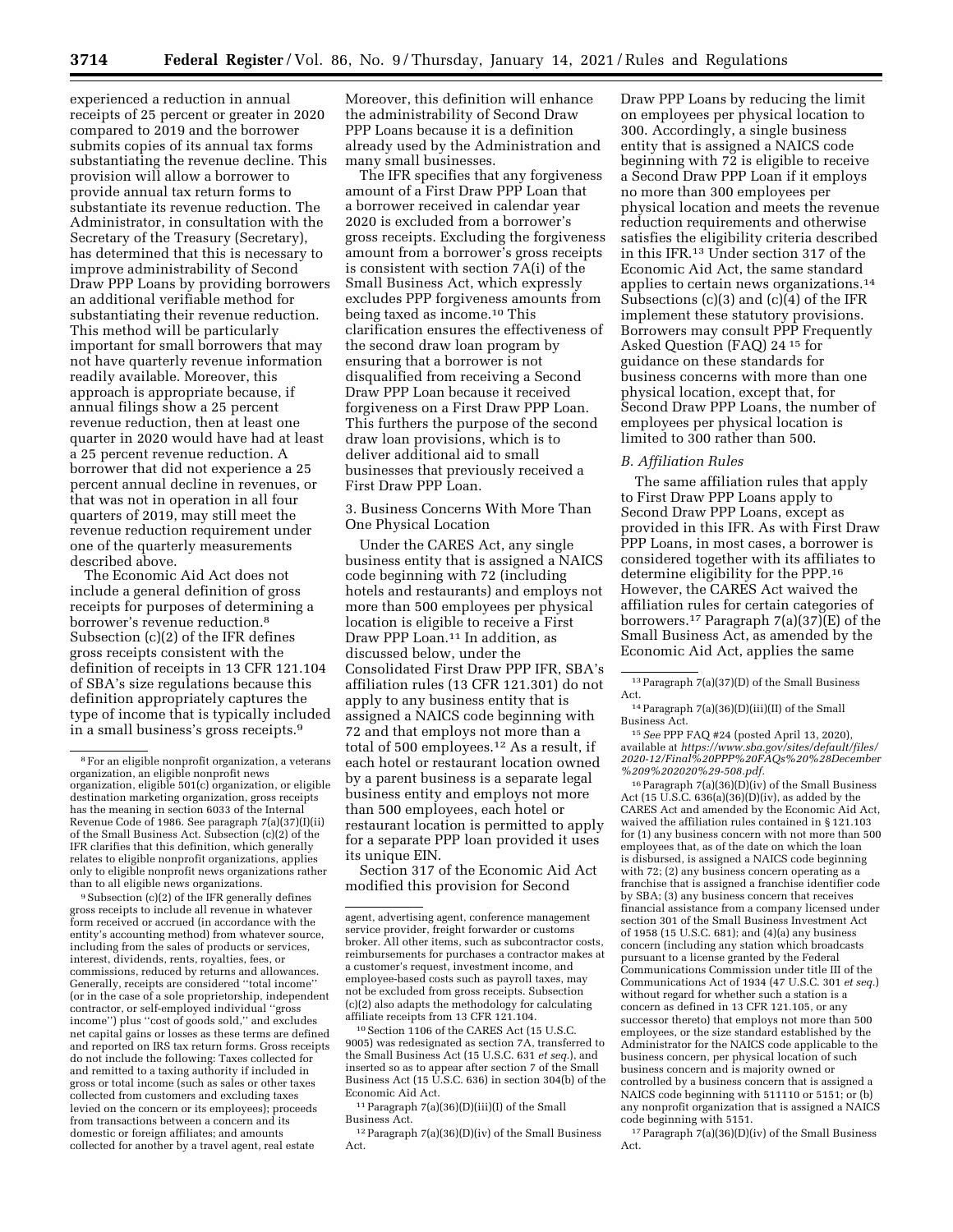waivers to Second Draw PPP Loans, adds a waiver for certain eligible news organizations, and makes adjustments to reflect the reduced size requirement for Second Draw PPP Loans. Specifically, business concerns with a NAICS code beginning with 72 qualify for the affiliation waiver for Second Draw PPP Loans if they employ 300 or fewer employees. Eligible news organizations with a NAICS code beginning with 511110 or 5151 (or majority-owned or controlled by a business concern with those NAICS codes) may qualify for the affiliation waiver for Second Draw PPP Loans only if they employ 300 or fewer employees per physical location.18 Subsection (d)(2) implements these revised affiliation waivers. SBA also adopted a religious exemption to the affiliation rules by regulation,19 which applies to Second Draw PPP loans.

### *C. Excluded Entities*

An entity that is ineligible to receive a First Draw PPP Loan under the CARES Act or Consolidated First Draw PPP IFR is also ineligible for a Second Draw PPP Loan.20 Subsection (e)(1) of the IFR implements this restriction. Subsection (e)(1) ensures that a borrower that received a First Draw PPP Loan despite being ineligible to receive the loan is not eligible to receive a Second Draw PPP Loan.

The Economic Aid Act also prohibits several additional categories of borrowers from receiving a Second Draw PPP Loan under section 7(a)(37) of the Small Business Act. These categories of prohibited borrowers are listed in subsection (e) of the IFR:

• A business concern or entity primarily engaged in political activities or lobbying activities, including any entity that is organized for research or for engaging in advocacy in areas such as public policy or political strategy or that describes itself as a think tank in any public documents; 21

• certain entities organized under the laws of the People's Republic of China or the Special Administrative Region of Hong Kong, or with other specified ties to the People's Republic of China or the Special Administrative Region of Hong Kong; 22

• any person required to submit a registration statement under section 2 of the Foreign Agents Registration Act of 1938 (22 U.S.C. 612); 23

• a person or entity that receives a grant for shuttered venue operators under section 324 of the Economic Aid Act; 24

• entities in which the President, the Vice President, the head of an Executive department, or a Member of Congress, or the spouse of such person owns, controls, or holds at least 20 percent of any class of equity; 25 or

• a publicly traded company, defined as an issuer, the securities of which are listed on an exchange registered as a national securities exchange under section 6 of the Securities Exchange Act of 1934 (15 U.S.C. 78f).26 In addition, subsection (e)(9) of this IFR provides that an entity that has previously received a Second Draw PPP Loan may not receive another Second Draw PPP Loan, as required by the Economic Aid Act.27 Subsection (e)(9) also prohibits an entity that has permanently closed from receiving a Second Draw PPP Loan because paragraph 7(a)(37)(A)(iv) of the Small Business Act is best understood to describe existing businesses. The Administrator, in consultation with the Secretary, has determined this provision is also necessary to maintain program integrity, prevent abuse, and preserve the availability of Second Draw PPP Loan funds for businesses still in operation. Preserving funds for such businesses is necessary because only businesses that are still in operation will retain employees, which is a primary purpose of the PPP. A borrower that has temporarily closed or temporarily suspended its business remains eligible for a Second Draw PPP Loan.

## *D. Payroll Cost Calculation*

In general, section 307 of the Economic Aid Act provides that the maximum loan amount for a Second Draw PPP Loan is equal to the lesser of two and half months of the borrower's average monthly payroll costs or \$2 million. Relative to First Draw PPP loans, the Economic Aid Act adjusted the methodology for calculating a borrower's payroll costs. Unlike First

Draw PPP Loans, the Economic Aid Act provides that the relevant time period for calculating a borrower's payroll costs for a Second Draw PPP Loan is either the twelve-month period prior to when the loan is made or calendar year 2019. The Act also provided tailored methodologies for certain categories of borrowers. These calculations are reflected in subsection (f) of this IFR. Subsection (f) of the IFR uses ''calendar year 2020'' to refer to ''the twelve-month period prior to when the loan is made.'' Calculating payroll costs based on calendar year 2020 rather than the twelve months preceding the date the loan is made will simplify the calculations and documentation requirements for borrowers because payroll records are more commonly created and retained on a calendar-year basis. Allowing borrowers to calculate payroll costs based on calendar year 2020 is also not expected to result in a significant difference in payroll costs compared to the twelve months preceding the date the loan is made because all Second Draw PPP Loans will be made in the first quarter of 2021. However, the rule notes that Second Draw PPP Loan borrowers who are not self-employed (including sole proprietorships and independent contractors) are also permitted to use the precise 1-year period before the date on which the loan is made to calculate payroll costs if they choose not to use 2019 or 2020 to calculate payroll costs.

Consistent with the Economic Aid Act, subsections (f)(3) and (f)(4) of the IFR include tailored calculation methodologies for seasonal businesses, new entities that did not exist for the full twelve-month period preceding the Second Draw PPP Loan, and borrowers assigned a NAICS code beginning with 72 at the time of disbursement. For borrowers assigned a NAICS code beginning with 72 at the time of disbursement, the Economic Aid Act provides that the maximum loan amount is equal to three-and-a-half (3.5) months of payroll costs rather than twoand-a-half (2.5) months.28 These subsections also provide that, for a borrower with a NAICS code beginning with 72 that would fall into more than one category listed in subsection (f) (for example, a business with a NAICS code beginning with 72 that is also a seasonal business or is also a new entity without 12 months of payroll costs), the borrower may calculate its average monthly payroll costs based on the methodology that applies to the entity but may use the 3.5 multiplier

<sup>18</sup>Paragraph 7(a)(37)(E) of the Small Business Act. 19*See* section (B)(3)(c) of the Consolidated First Draw PPP IFR.

<sup>20</sup>Paragraph 7(a)(37)(O) of the Small Business Act provides that a Second Draw PPP Loan may be made only to a borrower that received a First Draw PPP Loan under paragraph 7(a)(36). In addition, section 7(a)(37)(B) provides that the Administrator may guarantee covered loans to eligible entities under the same terms, conditions, and processes as First Draw PPP Loans.

 $21$  Paragraph  $7(a)(37)(A)(iv)(III)(bb)$  of the Small Business Act.

<sup>22</sup>Paragraph 7(a)(37)(A)(iv)(III)(cc) of the Small Business Act.

<sup>23</sup>Paragraph 7(a)(37)(A)(iv)(III)(dd) of the Small Business Act.

 $^{24}\rm{Paragraph}$ 7(a)(37)(A)(iv)(III)(ee) of the Small Business Act.

<sup>25</sup>Section 322 of the Economic Aid Act.

<sup>26</sup>Section 342 of the Economic Aid Act.

<sup>27</sup>Paragraph 7(a)(37)(F) of the Small Business Act.

<sup>28</sup>Paragraph 7(a)(37)(C)(iv) of the Small Business Act.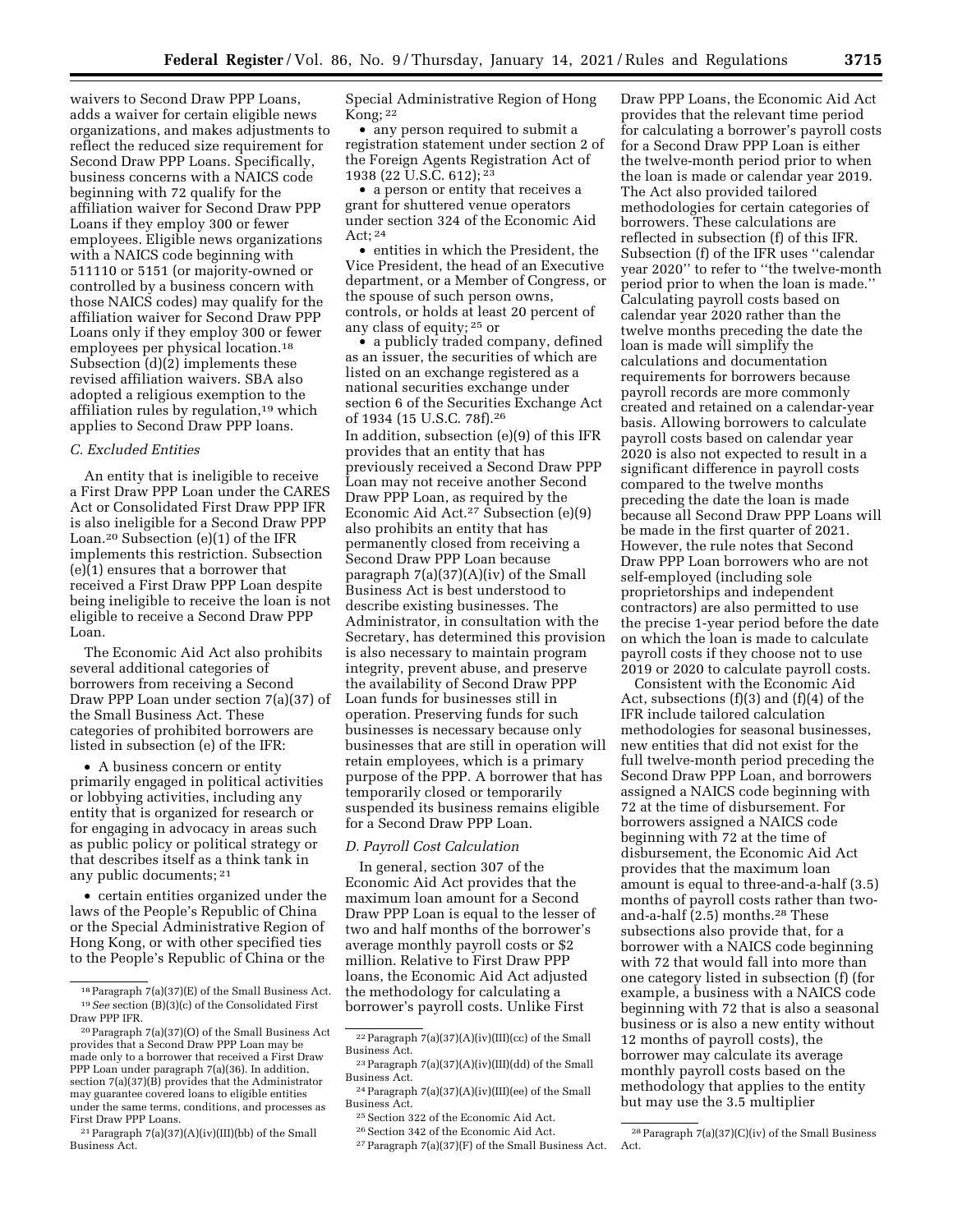applicable to businesses with a NAICS code beginning with 72. The Administrator, in consultation with the Secretary, has determined that this methodology is necessary to provide small businesses in the accommodation and food services sector the full amount of relief provided in the Economic Aid Act while allowing these borrowers to calculate their average monthly payroll costs accurately.

The Economic Aid Act included a new payroll cost calculation for farmers and ranchers receiving First Draw PPP Loans. However, it did not specify how payroll costs should be calculated for Second Draw PPP Loans to farmers and ranchers. This IFR clarifies that the same general calculation for farmers and ranchers applicable to First Draw PPP Loans applies to Second Draw PPP Loans, with adjustments that (i) eliminate the provision for refinancing of an Economic Injury Disaster Loan (EIDL), which does not apply to Second Draw PPP Loans, and (ii) apply the choice of time period for calculating a farmer's or rancher's payroll costs for Second Draw PPP Loans, consistent with other Second Draw PPP Loans. This IFR also specifies that, in calculating a farmer's or rancher's maximum loan amount, any employee payroll costs should be subtracted from the farmer's or rancher's gross income to avoid double-counting amounts that represent pay to the employees of the farmer or rancher.

Subsections (f)(7) and (f)(8) of the IFR include tailored calculation methodologies for self-employed individuals and partnerships. These methodologies are based on the corresponding methodologies for selfemployed individuals and partnerships that are used for First Draw PPP Loans.29 These methodologies have been adjusted to eliminate the provision for refinancing of an EIDL loan, which does not apply to Second Draw PPP loans and to apply the choice of time period for calculating payroll costs, consistent with other Second Draw PPP loans.

Finally, subsection (f)(9) provides that businesses that are part of a single corporate group shall in no event receive more than \$4,000,000 of Second Draw PPP Loans in the aggregate. The Administrator, in consultation with the Secretary, determined that limiting the amount of Second Draw PPP Loans that a single corporate group may receive will promote the availability of PPP loans to the largest possible number of borrowers, consistent with the CARES

and Economic Aid Act. The Administrator has concluded that a limitation of \$4,000,000 is appropriate because it is proportional to the \$20,000,000 maximum amount for corporate groups that is provided under the Consolidated First Draw PPP IFR when the maximum loan amount for a single PPP loan is \$10,000,000.

# *E. Second Draw PPP Loan Application and Documentation Requirements*

Subsection (g) of this IFR includes the application and documentation requirements for Second Draw PPP Loans. The documentation required to substantiate an applicant's payroll cost calculations is generally the same as documentation required for First Draw PPP Loans. However, no additional documentation to substantiate payroll costs will be required if the applicant (i) used calendar year 2019 figures to determine its First Draw PPP Loan amount, (ii) used calendar year 2019 figures to determine its Second Draw PPP Loan amount (instead of calendar year 2020), and (iii) the lender for the applicant's Second Draw PPP Loan is the same as the lender that made the applicant's First Draw PPP Loan. In such cases, additional documentation is not required because the lender already has the relevant documentation supporting the borrower's payroll costs. The lender may request additional documentation, however, if on further review the lender concludes that it would be useful in conducting the lender's good-faith review of the borrower's loan amount calculation.

For loans with a principal amount greater than \$150,000, the applicant must also submit documentation adequate to establish that the applicant experienced a revenue reduction of 25% or greater in 2020 relative to 2019. (The revenue reduction requirement is addressed in subsection (c)(1)(iv) of this IFR.) Such documentation may include relevant tax forms, including annual tax forms, or, if relevant tax forms are not available, quarterly financial statements or bank statements. For loans with a principal amount of \$150,000 or less, such documentation is not required at the time the borrower submits its application for a loan, but must be submitted on or before the date the borrower applies for loan forgiveness, as required under the Economic Aid Act.30 If a borrower does not submit an application for loan forgiveness, such documentation must be provided upon SBA's request.

### *F. Lender Requirements*

Subsection (g) of this IFR contains the provisions specific to lenders for Second Draw PPP Loans. Paragraph 7(a)(37)(K) of the Small Business Act, added by the Economic Aid Act, states that a lender approved to make First Draw PPP loans may make Second Draw PPP Loans under the same terms and conditions as new First Draw PPP Loans. Subsection (g)(2) of this IFR provides that lenders are subject to the same requirements when making Second Draw PPP Loans as when they are making First Draw PPP Loans. These provisions allow a lender approved to make Second Draw PPP Loans to use existing program guidance and standard operating procedures to the maximum extent practicable.<sup>31</sup> The requirements applicable to PPP lenders are in sections (C) and (D) of the Consolidated First Draw PPP IFR. If a borrower has not submitted new payroll documentation with its Second Draw PPP Loan application because it previously submitted 2019 payroll information to the same lender when it applied for its First Draw PPP Loan, then the lender must confirm the borrower's average monthly payroll costs based on that prior documentation.

In addition, for a Second Draw PPP Loan greater than \$150,000, the lender must confirm the dollar amount and percentage of the borrower's revenue reduction by performing a good faith review, in a reasonable time, of the borrower's calculations and supporting documents concerning the borrower's revenue reduction. If the lender identifies errors in the borrower's calculation or a material lack of substantiation in the borrower's supporting documents, the lender should work with the borrower to remedy the issue.

# *G. Loans to Borrowers With Unresolved First Draw PPP Loans*

As described in SBA's interim final rule on SBA Loan Review Procedures and Related Borrower and Lender Responsibilities, SBA may review any PPP loan, as the Administrator deems appropriate.32 Subsection (i) of the IFR establishes procedures relating to the handling of a Second Draw PPP Loan application by a borrower whose First Draw PPP Loan is under review by SBA (''unresolved borrower''). If a borrower's First Draw PPP loan is under review by SBA and/or information in SBA's possession indicates that the borrower may have been ineligible for the First

 $29$  See subsections (B)(4)(b) and (B)(4)(e) of the Consolidated First Draw PPP IFR.

<sup>30</sup>See paragraph 7(a)(37)(I)(i) of the Small Business Act.

 $\overline{{}^{31}\text{Paragraph}}$  7(a)(37)(N) of the Small Business Act.

<sup>32</sup> 85 FR 33010, 33012.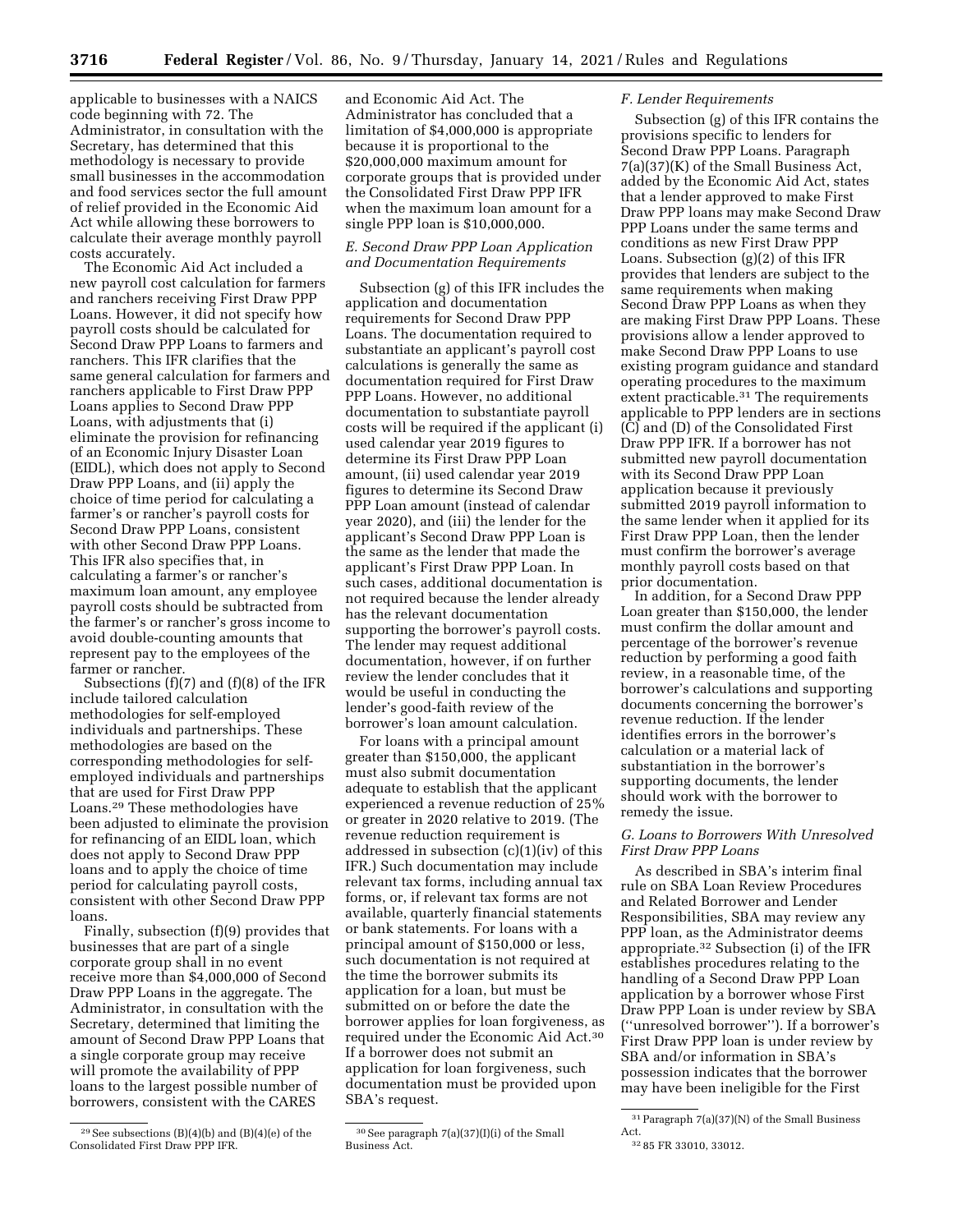Draw PPP Loan it received or for the loan amount it received, the lender will receive notification from SBA when the lender submits an application for a guaranty of a Second Draw PPP Loan and will not receive an SBA loan number until the issue related to the unresolved borrower's First Draw PPP Loan is resolved. SBA will resolve issues related to unresolved borrowers expeditiously. These procedures are designed to promote compliance with the eligibility requirements for Second Draw PPP Loans by preventing additional loans from being made to borrowers that were not eligible for a First Draw PPP Loan or received an impermissible loan amount. At the same time, these procedures do not disqualify an eligible unresolved borrower from receiving a Second Draw PPP Loan, in recognition that many flags will be resolved in the borrower's favor. The Administrator, in consultation with the Secretary, has determined that these procedures strike an appropriate balance between promoting program integrity and preventing abuse, while making Second Draw PPP Loans available to all eligible borrowers as expeditiously as possible. SBA will set aside available appropriations to fund Second Draw PPP Loans applied for by unresolved borrowers in the event they are approved.

#### *H. Loan Forgiveness*

Loan forgiveness of Second Draw PPP Loans and the loan review process for Second Draw PPP Loans are generally subject to the interim final rules regarding Loan Forgiveness and SBA Loan Review Procedures and Related Borrower and Lender Responsibilities, as modified to conform to the Economic Aid Act by the Consolidated First Draw PPP IFR, which is being published concurrently with this IFR. Subsection (j) contains forgiveness provisions specific to Second Draw PPP loans.

#### **Table of Contents**

- (a) Second Draw PPP Loan Program
- (b) What requirements apply to Second Draw PPP Loans?
- (c) Who is eligible for a Second Draw PPP Loan?
- (d) How do SBA's affiliation rules affect an applicant's eligibility for a Second Draw PPP Loan?
- (e) Who is not eligible for a Second Draw PPP Loan?
- (f) What is the maximum loan amount for a Second Draw PPP Loan?
- (g) How do I submit an application for a Second Draw PPP Loan and what documentation must I provide to demonstrate eligibility?
- (h) What do lenders need to know and do?
- (i) Will an applicant's Second Draw PPP Loan application be affected if there are

unresolved issues regarding the applicant's First Draw PPP Loan? (j) Are Second Draw PPP Loans eligible for loan forgiveness?

### **IV. Paycheck Protection Program Second Draw Loans**

### *(a) Second Draw PPP Loan Program*

Under section 7(a)(37) of the Small Business Act (15 U.S.C. 636(a)(37)), SBA is authorized to guarantee Paycheck Protection Program Second Draw Loans (''Second Draw PPP Loans'').

### *(b) What requirements apply to Second Draw PPP Loans?*

(1) Second Draw PPP Loans are subject to SBA's and the Department of the Treasury's (''Treasury's'') consolidated interim final rule implementing the Paycheck Protection Program (''Consolidated First Draw PPP IFR'') and all PPP loan program requirements, except as otherwise provided in this section, including but not limited to the following terms:

(i) The guarantee percentage is 100 percent.

(ii) No collateral will be required. (iii) No personal guarantees will be required.

(iv) The interest rate will be 100 basis points or one percent, calculated on a non-compounding, non-adjustable basis.

(v) The maturity is five years.

(vi) All loans will be processed by all lenders under delegated authority and lenders will be permitted to rely on certifications of the borrower in order to determine eligibility of the borrower and the use of loan proceeds.

(2) Frequently Asked Questions and other guidance issued by SBA or by SBA in consultation with the Department of the Treasury with respect to PPP loans under section 7(a)(36) of the Small Business Act (15 U.S.C. 636(a)(36)) (''First Draw PPP Loans'') apply to Second Draw PPP Loans, except as otherwise provided in this section.

# *(c) Who is eligible for a Second Draw PPP Loan?*

Subject to subsection (e) of this section, below, the following applicants are eligible for Second Draw PPP Loans:

(1) An applicant is eligible for a Second Draw PPP Loan if it is a business concern, independent contractor, eligible self-employed individual, sole proprietor, nonprofit organization eligible for a First Draw PPP Loan, veterans organization, Tribal business concern, housing cooperative, small agricultural cooperative, eligible 501(c)(6) organization or destination

marketing organization, or an eligible nonprofit news organization 33 that:

(i) Previously received a First Draw PPP loan in accordance with the eligibility criteria in the Consolidated First Draw PPP IFR;

(ii) has used, or will use, the full amount of its First Draw PPP Loan (including *the amount of* any increase on such First Draw PPP Loan) on authorized uses under subsection (B)(11) of the Consolidated First Draw PPP IFR on or before the expected date on which the Second Draw PPP Loan will be disbursed; 34

(iii) employs not more than 300 employees, unless it satisfies the alternative criteria for businesses with a North American Industry Classification System (''NAICS'') code beginning with 72 and eligible news organizations with more than one physical location described in subsection (c)(3) or (c)(4) of this section; and

(iv) (A) experienced a reduction in revenue in calendar year 2020, measured as follows:

(*1*) the applicant had gross receipts during the first, second, third, or fourth quarter in 2020 that demonstrate at least a 25 percent reduction from the applicant's gross receipts during the same quarter in 2019 (for example, an applicant that had gross receipts of \$50,000 in the second quarter of 2019 and had gross receipts of \$30,000 in the second quarter of 2020 experienced a 40 percent revenue reduction between these two quarters);

(*2*) if the applicant was not in business during the first or second quarter of 2019, but was in business during the third and fourth quarters of 2019, the applicant had gross receipts during the first, second, third, or fourth quarter of 2020 that demonstrate at least a 25 percent reduction from the applicant's gross receipts during the third or fourth quarter of 2019 (for example, an applicant that had gross receipts of \$50,000 in the third quarter of 2019 and had gross receipts of \$30,000 in the third quarter of 2020– demonstrating a reduction of 40 percent from the applicant's gross receipts during the third quarter in 2019);

(*3*) if the applicant was not in business during the first, second, or third quarter of 2019, but was in business during the fourth quarter of 2019, the applicant had gross receipts

<sup>33</sup>All terms in this subsection have the same definitions as in sections 7(a)(36) and (37) of the Small Business Act and the Consolidated First Draw PPP IFR, as applicable.

<sup>34</sup>A lender must make disbursement of the loan within ten calendar days of loan approval. *See*  subsection (D)(7) of the Consolidated First Draw PPP IFR.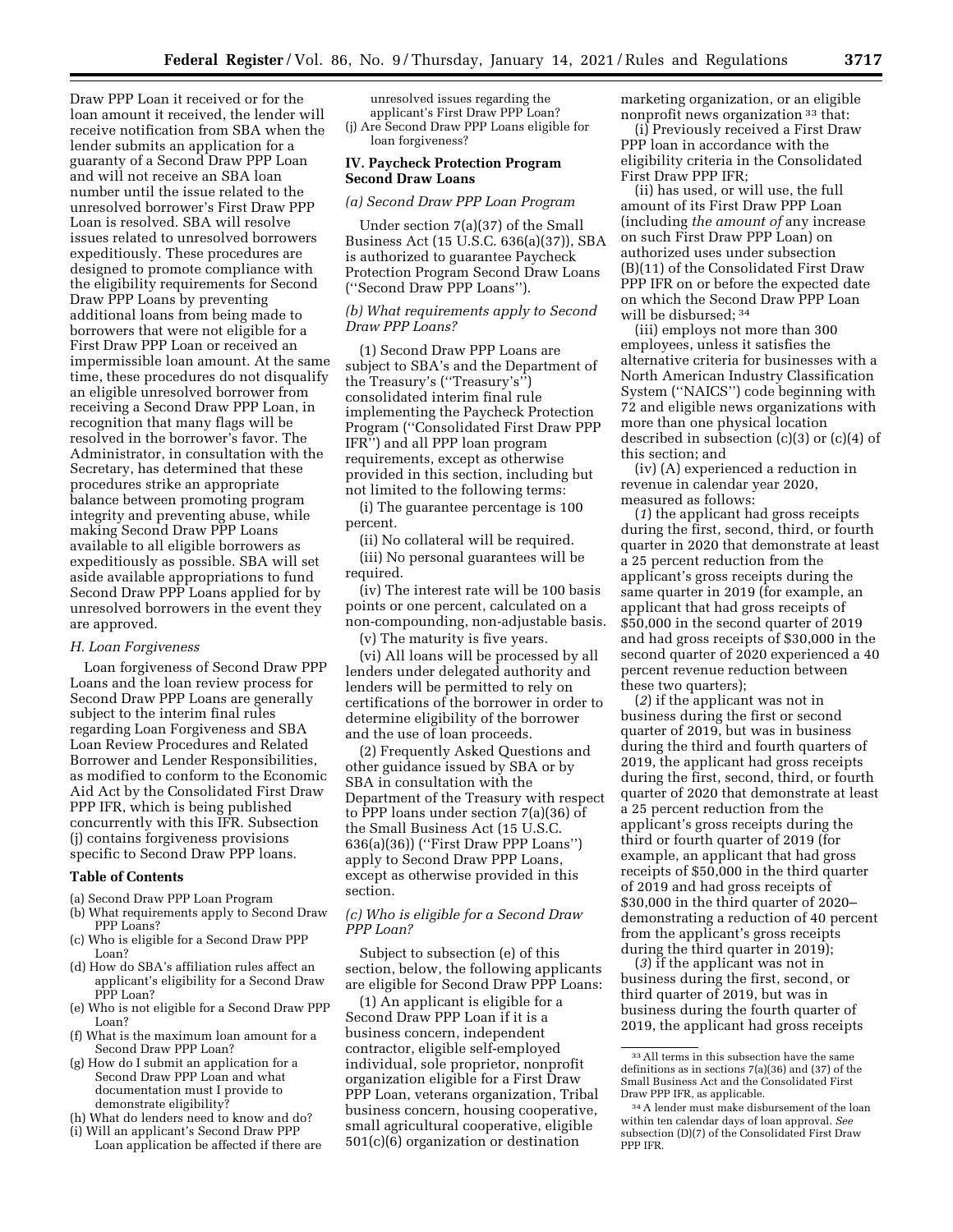during the first, second, third, or fourth quarter of 2020 that demonstrate at least a 25 percent reduction from the fourth quarter of 2019 (for example, an applicant that had gross receipts of \$50,000 in the fourth quarter of 2019 and had gross receipts of \$30,000 in the fourth quarter of 2020–demonstrating a reduction of 40 percent from the applicant's gross receipts during the fourth quarter in 2019); or

(*4*) if the applicant was not in business during 2019, but was in operation on February 15, 2020, the applicant had gross receipts during the second, third, or fourth quarter of 2020 that demonstrate at least a 25 percent reduction from the gross receipts of the entity during the first quarter of 2020 (for example, an applicant that had gross receipts of \$50,000 in the first quarter of 2020 and had gross receipts of \$30,000 in the fourth quarter of 2020—demonstrating a reduction of 40 percent from the applicant's gross receipts during the first quarter in 2020).

(B) An applicant that was in operation in all four quarters of 2019 is deemed to have experienced the revenue reduction in subsection (c)(1)(iv)(A)(*1*) if it experienced a reduction in annual receipts of 25 percent or greater in 2020 compared to 2019 and the borrower submits copies of its annual tax forms substantiating the revenue decline.

(2)(i) Gross receipts includes all revenue in whatever form received or accrued (in accordance with the entity's accounting method) from whatever source, including from the sales of products or services, interest, dividends, rents, royalties, fees, or commissions, reduced by returns and allowances. Generally, receipts are considered ''total income'' (or in the case of a sole proprietorship, independent contractor, or self-employed individual ''gross income'') plus ''cost of goods sold,'' and excludes net capital gains or losses as these terms are defined and reported on IRS tax return forms. Gross receipts do not include the following: Taxes collected for and remitted to a taxing authority if included in gross or total income (such as sales or other taxes collected from customers and excluding taxes levied on the concern or its employees); proceeds from transactions between a concern and its domestic or foreign affiliates; and amounts collected for another by a travel agent, real estate agent, advertising agent, conference management service provider, freight forwarder or customs broker. All other items, such as subcontractor costs, reimbursements for purchases a contractor makes at a customer's request, investment income, and employee-based costs such as payroll

taxes, may not be excluded from gross receipts.

(ii) Gross receipts of affiliates are calculated as follows:

(A) Gross receipts of a borrower with affiliates is calculated by adding the gross receipts of the business concern with the gross receipts of each affiliate.

(B) If a borrower has acquired an affiliate or been acquired as an affiliate during 2020, gross receipts includes the receipts of the acquired or acquiring concern. This aggregation applies for the entire period of measurement, not just the period after the affiliation arose. However, if a concern acquired a segregable division of another business concern during 2020, gross receipts do not include the receipts of the acquired division prior to the acquisition.

(C) The gross receipts of a former affiliate are not included. This exclusion of gross receipts of such former affiliate applies during the entire period of measurement, rather than only for the period after which affiliation ceased. However, if a borrower sold a segregable division during 2020, the gross receipts will continue to include the receipts of the division that was sold.

(D) All terms in this subsection shall have the meaning attributed to them by the IRS.

(iii) For an eligible nonprofit organization, a veterans organization, an eligible nonprofit news organization, an eligible 501(c)(6) organization, or eligible destination marketing organization, gross receipts means gross receipts within the meaning of section 6033 of the Internal Revenue Code of 1986.

(iv) The amount of any forgiven First Draw PPP Loan shall not be included toward any borrower's gross receipts.

(3) Any business concern that has more than one physical location and that employs not more than 300 employees per physical location is eligible to receive a Second Draw PPP Loan if it is assigned a NAICS code beginning with 72 at the time of loan disbursement and otherwise meets the eligibility criteria in subsection (c)(1).

(4) Any business concern, or any station which broadcasts pursuant to a license granted by the Federal Communications Commission under title III of the Communications Act of 1934 (47 U.S.C. 301 *et seq.*), that has more than one physical location and that employs not more than 300 employees per physical location is eligible to receive a Second Draw PPP Loan if it meets the eligibility criteria in subsection (c)(1) and: (1) Is majority owned or controlled by a business concern that is assigned a NAICS code beginning with 511110 or 5151 or, with

respect to a public broadcasting entity (as defined in section 397(11) of the Communications Act of 1934 (47 U.S.C. 397(11))), has a trade or business that falls under such a code; and (2) makes a good faith certification that proceeds of the loan will be used to support expenses at the component of the organization that produces or distributes locally focused or emergency information.

## *(d) How do SBA's affiliation rules affect an applicant's eligibility for a Second Draw PPP Loan?*

(1) Eligibility for Second Draw PPP Loans is governed by the same affiliations rules (and waivers) as First Draw PPP Loans, except as described in subsection (d)(2).

(2) The affiliation rules under 13 CFR 121.301(f) are waived with respect to eligibility for a Second Draw PPP Loan for:

(i) Any business concern with not more than 300 employees that, as of the date on which the covered loan is disbursed, is assigned a NAICS code beginning with 72; and

(ii) (A) any business concern (including any station which broadcasts pursuant to a license granted by the Federal Communications Commission under title III of the Communications Act of 1934 (47 U.S.C. 301 *et seq.*) without regard for whether such a station is a concern as defined in 13 CFR 121.105, or any successor thereto) that employs not more than 300 employees, per physical location of such business concern and is majority owned or controlled by a business concern that is assigned a NAICS code beginning with 511110 or 5151; or

(B) any nonprofit organization that is assigned a NAICS code beginning with 5151.

# *(e) Who is not eligible for a Second Draw PPP Loan?*

An applicant is not eligible for a Second Draw PPP Loan, even if it meets the eligibility requirements of subsection (c) of this section, if the applicant is:

(1) Excluded from eligibility under the Consolidated First Draw PPP IFR; 35

(2) a business concern or entity primarily engaged in political activities or lobbying activities, as defined in section 3 of the Lobbying Disclosure Act of 1995 (2 U.S.C. 1602), including any entity that is organized for research or for engaging in advocacy in areas such as public policy or political strategy or

<sup>35</sup>*See generally* section (B)(2) of the Consolidated First Draw PPP IFR.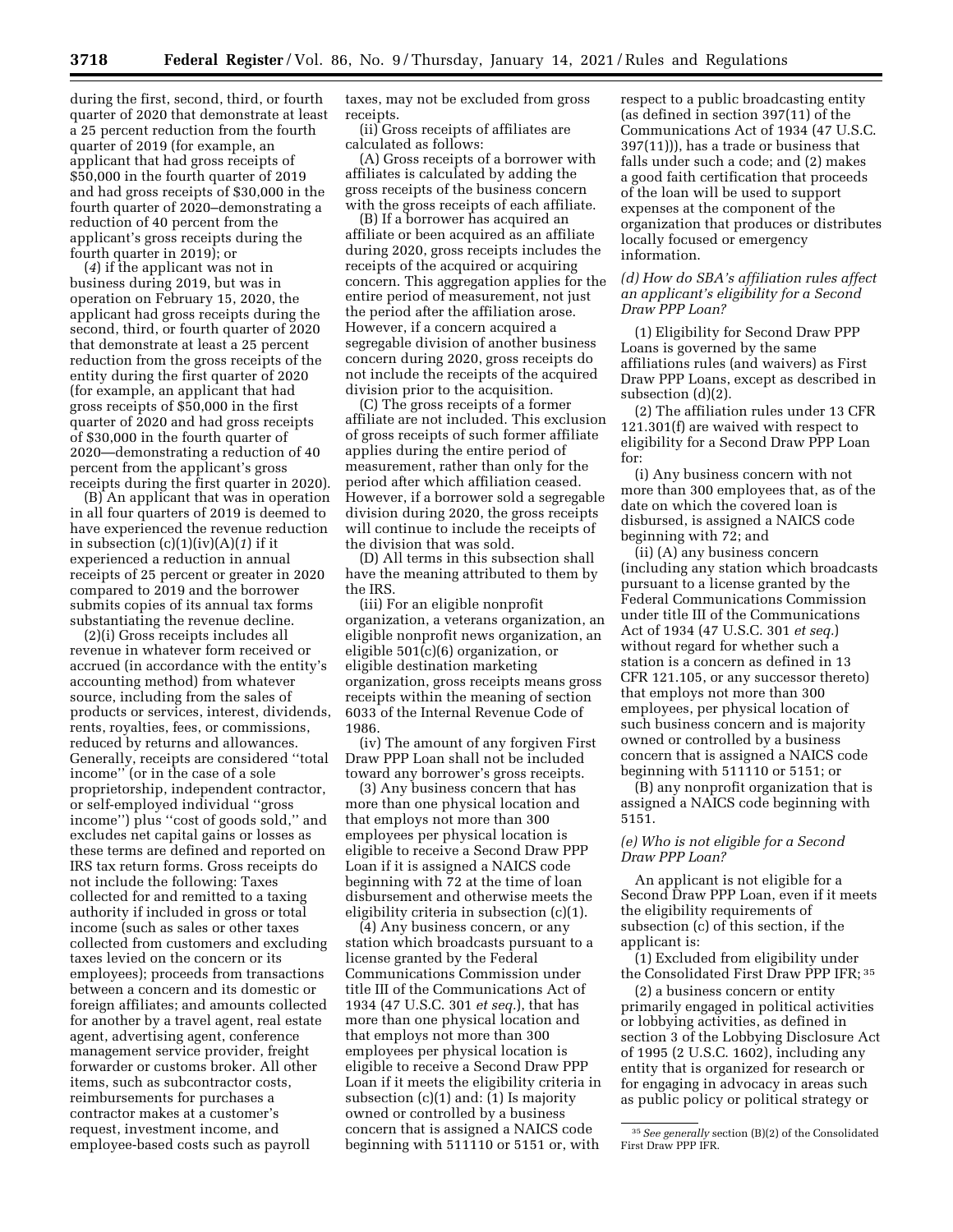otherwise describes itself as a think tank in any public documents;

(3) any business concern or entity:

(i) For which an entity created in or organized under the laws of the People's Republic of China or the Special Administrative Region of Hong Kong, or that has significant operations in the People's Republic of China or the Special Administrative Region of Hong Kong, owns or holds, directly or indirectly, not less than 20 percent of the economic interest of the business concern or entity, including as equity shares or a capital or profit interest in a limited liability company or partnership; or

(ii) that retains, as a member of the board of directors of the business concern, a person who is a resident of the People's Republic of China;

(4) any person required to submit a registration statement under section 2 of the Foreign Agents Registration Act of 1938 (22 U.S.C. 612);

(5) any person or entity that receives a grant for shuttered venue operators under section 324 of the Economic Aid to Hard-Hit Small Businesses, Nonprofits, and Venues Act;

(6) any entity in which the President, the Vice President, the head of an Executive department, or a Member of Congress, or the spouse of such person as determined under applicable common law, directly or indirectly holds a controlling interest in the entity, where:

(i) ''controlling interest'' means owning, controlling, or holding not less than 20 percent, by vote or value, of the outstanding amount of any class of equity interest in an entity;

(ii) ''equity interest'' means:

(A) A share in an entity, without regard to whether the share is transferable or classified as stock or anything similar;

(B) a capital or profit interest in a limited liability company or partnership; or

(C) a warrant or right, other than a right to convert, to purchase, sell, or subscribe to a share or interest described in (A) or (B), respectively;

(iii) ''Executive department'' has the meaning given the term in section 101 of title 5, United States Code;

(iv) ''Member of Congress'' means a Member of the Senate or House of Representatives, a Delegate to the House of Representatives, and the Resident Commissioner from Puerto Rico; and

(v) For the purpose of determining whether a person has a controlling interest in the entity, the securities owned, controlled, or held by the President, the Vice President, the head of an Executive department, or a

Member of Congress, shall be aggregated with the securities held by his or her spouse as determined under applicable common law;

(7) any issuer, the securities of which are listed on an exchange registered as a national securities exchange under section 6 of the Securities Exchange Act of 1934 (15 U.S.C. 78f), where the terms "exchange," "issuer," and "security" have the meanings given those terms in section 3(a) of the Securities Exchange Act of 1934 (15 U.S.C. 78c(a)) (except SBA will not consider whether a news organization that is eligible under subsection (c)(4) is affiliated with an entity, which includes any entity that owns or controls such news organization, that is an issuer);

(8) an entity that has previously received a Second Draw PPP Loan; or

(9) an entity that has permanently closed.

*(f) What is the maximum loan amount for a Second Draw PPP Loan?* 

(1) In general, the maximum loan amount for a Second Draw PPP Loan is equal to the lesser of two and half months of the borrower's average monthly payroll costs or \$2 million, except as otherwise specified in this subsection (e). A borrower's average monthly payroll costs may be based on calendar year 2020, calendar year 2019,36 or as otherwise specified in subsections  $(f)(2)$  through  $(f)(9)$  of this section. ''Payroll costs'' has the same meaning as in subsections (B)(4)(g) and (B)(4)(h) of the Consolidated First Draw PPP IFR and is calculated in the same manner. In calculating a borrower's payroll costs, the borrower must subtract any compensation paid to an employee in excess of \$100,000 on an annualized basis, as prorated for the time period during which the payments are made or the obligation to make the payments is incurred.

(2) Except as otherwise provided in subsection (f)(3) through (f)(7), the maximum amount of a Second Draw PPP Loan is calculated as the lesser of:

(i) The product obtained by multiplying:

(A) The average total monthly payment for payroll costs incurred or paid by the borrower during 2019 or 2020 (at the election of the borrower); by

(B) 2.5; or

(ii) \$2,000,000.

(3) The maximum amount of a Second Draw PPP Loan to a borrower that is a seasonal employer (meaning an employer that does not operate for more than 7 months in any calendar year or that during the preceding calendar year, had gross receipts for any 6 months of that year that were not more than 33.33 percent of the gross receipts of the employer for the other 6 months of that year) is calculated as the lesser of:

(i) The product obtained by multiplying:

(A) At the election of the borrower, the average total monthly payments for payroll costs incurred or paid by the borrower for any 12-week period between February 15, 2019 and February 15, 2020; by

(B) 2.5 (or, only for a borrower assigned a NAICS code beginning with 72 at the time of disbursement as defined in subsection (f)(10), 3.5); or (ii) \$2,000,000.

(4) The maximum amount of a Second Draw PPP Loan to a borrower that did not exist during the 1-year period preceding February 15, 2020, but was in operation on February 15, 2020 (''new entity''), is calculated as the lesser of:

(i) The product obtained by multiplying:

(A) The quotient obtained by dividing:

(*1*) The sum of the total monthly payments by the borrower for payroll costs paid or incurred by the borrower as of the date on which the borrower applies for the Second Draw PPP Loan; by

(*2*) the number of months in which those payroll costs were paid or incurred; by

(B) 2.5 (or, only for a borrower assigned a NAICS code beginning with 72 at the time of disbursement as defined in subsection (f)(10), 3.5); or

(ii) \$2,000,000.

(5) The maximum amount of a Second Draw PPP Loan made to a borrower assigned a NAICS code beginning with 72 at the time of disbursement as defined in subsection (f)(10) (that is not a seasonal employer or new entity addressed in subsection (f)(3) or (f)(4) or a borrower with self-employment income or a partnership addressed in subsection  $(f)(7)$  or  $(f)(8)$  of this section) is calculated as the lesser of:

(i) The product obtained by multiplying:

(A) The average total monthly payment for payroll costs incurred or paid by the borrower during either 2019 or 2020 (at the borrower's election) by

(B) 3.5; or

(ii) \$2,000,000.

(6) (i) The maximum amount of a Second Draw PPP Loan to a farmer or rancher that:

 $^{36}\rm{Second}$  Draw PPP Loan borrowers who are not self-employed, sole proprietorships, or independent contractors are also permitted to use the precise 1 year period before the date on which the loan is made to calculate payroll costs if they choose not to use 2019 or 2020. Since most borrowers will use 2019 or 2020 the rule text refers only to 2019 or 2020 for simplicity and readability.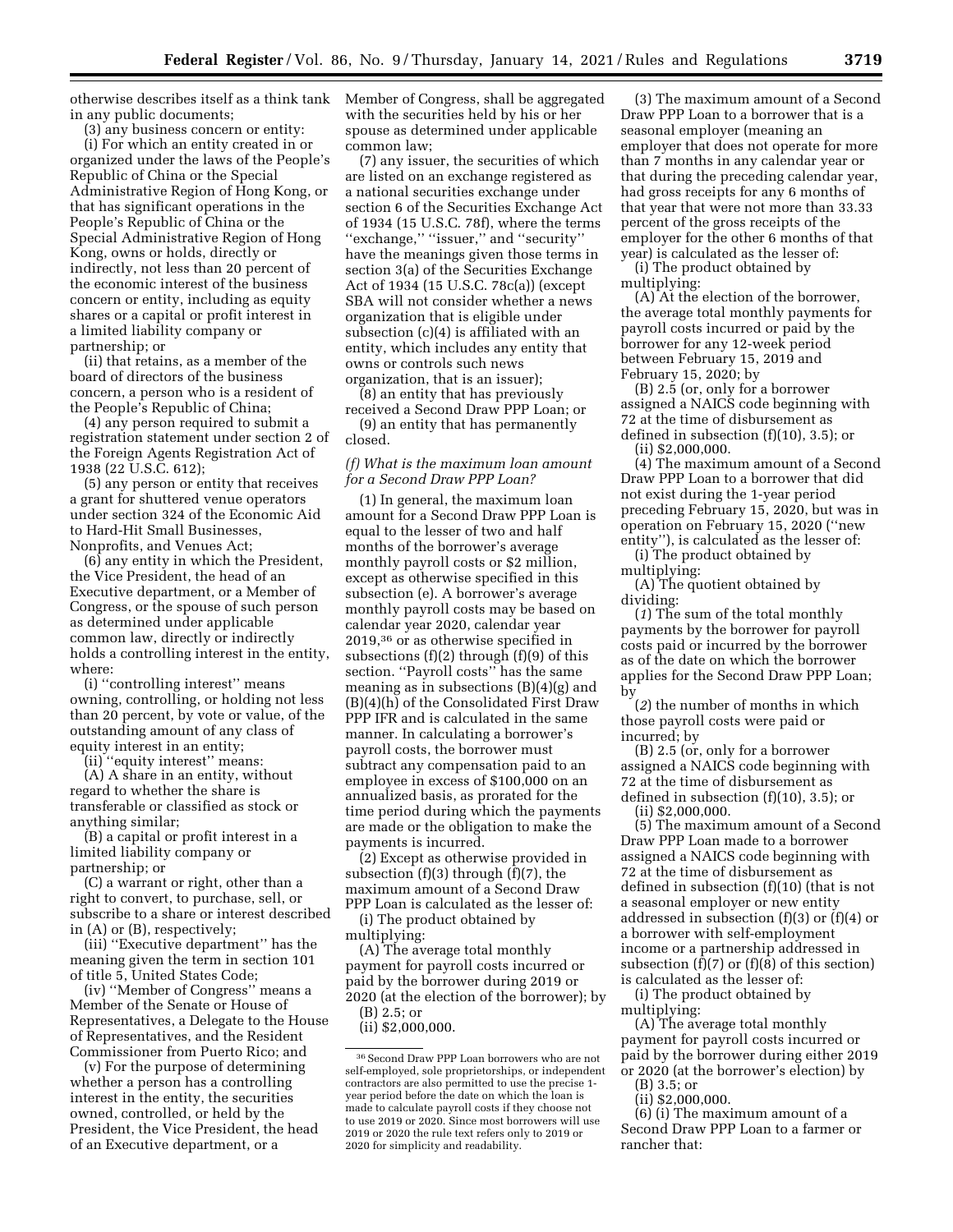(A) Operates as a sole proprietorship or as an independent contractor, or is an eligible self-employed individual;

(B) reports farm income or expenses on a Schedule F (IRS Form 1040); and

(C) was in business as of February 15, 2020; is calculated according to (ii) or (iii) of this subsection(e)(6), depending on whether the borrower has employees.

(ii) If a borrower meeting the criteria in subsection (6)(i) of this section does not have any employees, the maximum loan amount is the product obtained by multiplying:

(A) The gross income of the borrower in 2019 or 2020, as reported on a Schedule F (IRS Form 1040), that is not more than \$100,000, divided by 12; and (B) 2.5.

(iii) If a borrower meeting the criteria in subsection (6)(i) of this section has employees, the maximum loan amount is calculated as the lesser of:

(A) The product obtained by multiplying:

(*1*) The sum of (*i*) the difference between gross income and employee payroll costs of the borrower in 2019 or 2020 (at the election of the borrower), as reported on a Schedule F (IRS Form 1040), that is not more than \$100,000, divided by 12, and (*ii*) the average total monthly payment for employee payroll costs incurred or paid by the borrower during the same year elected by the borrower; by

(*2*) 2.5; or

(B) \$2,000,000.

(7) The maximum amount of a Second Draw PPP Loan to a borrower that has income from self-employment and files a Form 1040, Schedule C, is calculated as follows, depending on whether the borrower has employees:

(i) For a borrower that has income from self-employment and does not have any employees, the maximum loan amount is the lesser of:

(A) The product obtained by multiplying:

(*1*) The net profit of the borrower in 2019 or 2020, as reported on IRS Form 1040 Schedule C, that is not more than \$100,000, divided by 12; and

(*2*) 2.5 (or, only for a borrower assigned a NAICS code beginning with 72 as defined in subsection (f)(10) at the time of disbursement, 3.5).

(ii) For a borrower that has income from self-employment and has employees, the maximum loan amount is the lesser of:

(A) The product obtained by multiplying:

(*1*) The sum of (*i*) the net profit of the borrower in 2019 or 2020 (at the election of the borrower), as reported on IRS Form 1040 Schedule C, that is not more than \$100,000, divided by 12; (*ii*)

the average total monthly payment for employee payroll costs incurred or paid by the borrower during the same year elected by the borrower; by

(*2*) 2.5 (or, only for a borrower assigned a NAICS code beginning with 72 at the time of disbursement as defined in subsection (f)(10), 3.5); or (B) \$2,000,000.

(8) The maximum amount of a Second Draw PPP Loan to a borrower that files taxes as a partnership is calculated as the lesser of:

(i) The product obtained by multiplying:

(A) The sum of (*1*) net earnings from self-employment of individual general partners in 2019 or 2020 (at the election of the borrower), as reported on IRS Form 1065 K–1, reduced by section 179 expense deduction claimed, unreimbursed partnership expenses claimed, and depletion claimed on oil and gas properties, multiplied by 0.9235,37 that is not more than \$100,000, divided by 12; (*2*) the average total monthly payment for employee payroll costs incurred or paid by the borrower during the same year elected by the borrower; by

(B) 2.5 (or, only for a borrower assigned a NAICS code beginning with 72 as defined in subsection (f)(10) at the time of disbursal, 3.5); or

(ii) \$2,000,000.

(9) Businesses that are part of a single corporate group shall in no event receive more than \$4,000,000 of Second Draw PPP Loans in the aggregate. Corporate group has the same meaning as in subsection (B)(4)(f) of the Consolidated First Draw PPP IFR.

(10) For purposes of calculating a borrower's maximum payroll costs, a borrower may multiply its average monthly payroll costs by 3.5 only if the borrower is in the Accommodation and Food Services sector and has reported a NAICS code beginning with 72 as its business activity code on its most recent IRS income tax return.

# *(g) How do I submit an application for a Second Draw PPP Loan and what documentation must I provide to demonstrate eligibility?*

(1) The applicant must submit to the lender SBA Form 2483–SD (Paycheck Protection Program Second Draw Borrower Application Form) or the lender's equivalent form including the required certifications and the documentation in subsection (g)(2).

(2) At the time an applicant submits its loan application form, it must submit the following unless the documentation was submitted to the lender for the First Draw PPP Loan (*i.e.,* the applicant used calendar year 2019 figures to determine both its First Draw PPP Loan amount and its Second Draw PPP Loan amount, and the lender for the applicant's Second Draw PPP Loan is the same as the lender that made the applicant's First Draw PPP Loan):

(i) If the applicant is not selfemployed, the applicant's Form 941 (or other tax forms containing similar information) and state quarterly wage unemployment insurance tax reporting forms from each quarter in 2019 or 2020 (whichever was used to calculate payroll), as applicable, or equivalent payroll processor records, along with evidence of any retirement and employee group health, life, disability, vision and dental insurance contributions, must be provided. A partnership must also include its IRS Form 1065 K–1s.

(ii) If the applicant is self-employed and has employees, the applicant's 2019 or 2020 (whichever was used to calculate loan amount) IRS Form 1040 Schedule C, Form 941 (or other tax forms or equivalent payroll processor records containing similar information) and state quarterly wage unemployment insurance tax reporting forms from each quarter in 2019 or 2020 (whichever was used to calculate loan amount), as applicable, or equivalent payroll processor records, along with evidence of any retirement and employee group health, life, disability, vision and dental insurance contributions, if applicable, must be provided. A payroll statement or similar documentation from the pay period that covered February 15, 2020 must be provided to establish the applicant was in operation on February 15, 2020.

(iii) If the applicant is self-employed and does not have employees, the applicant must provide (a) its 2019 or 2020 (whichever was used to calculate loan amount) Form 1040 Schedule C, (b) a 2019 or 2020 (whichever was used to calculate loan amount) IRS Form 1099– MISC detailing nonemployee compensation received (box 7), invoice, bank statement, or book of record that establishes that the applicant is selfemployed; and (c) a 2020 invoice, bank statement, or book of record to establish that the applicant was in operation on or around February 15, 2020.

(iv) For loans with a principal amount greater than \$150,000, documentation sufficient to establish that the applicant experienced a reduction in revenue, as provided in subsection(c)(1)(iv), must be

<sup>&</sup>lt;sup>37</sup>This treatment follows the computation of selfemployment tax from IRS Form 1040 Schedule SE Section A line 4 and removes the ''employer'' share of self-employment tax, consistent with how payroll costs for employees in the partnership are determined.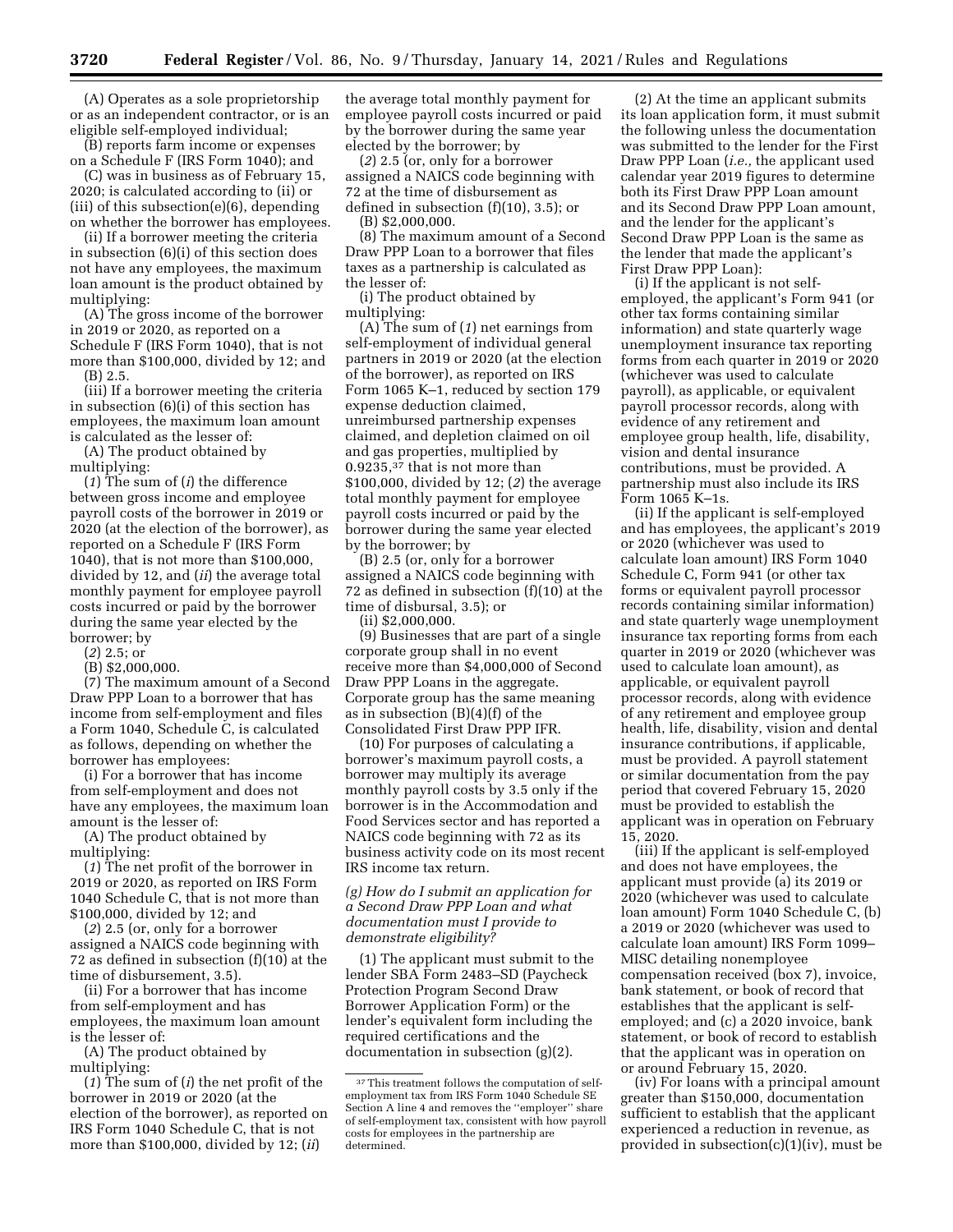provided at the time of application, which may include relevant tax forms, including annual tax forms, or, if relevant tax forms are not available, a copy of the applicant's quarterly income statements or bank statements.

(v) For loans with a principal amount of \$150,000 or less, the applicant must submit documentation sufficient to establish that the applicant experienced a reduction in revenue as provided in subsection (c)(1)(i) of this section at the time of application, on or before the date the borrower submits an application for loan forgiveness, or, if the borrower does not apply for loan forgiveness, at SBA's request. Such documentation may include relevant tax forms, including annual tax forms, or, if relevant tax forms are not available, a copy of the applicant's quarterly income statements or bank statements.

(3) On the Second Draw PPP Loan borrower application, an authorized representative of the applicant 38 must make the certifications listed in subsection (B)(12) of the Consolidated First Draw PPP IFR, except:

(i) Instead of the certification in subsection (B)(12)(v) of the Consolidated First Draw PPP IFR, the applicant must certify that the applicant has not and will not receive another Second Draw Paycheck Protection Program Loan; and

(ii) an authorized representative of the applicant must also certify:

(A) The Applicant has realized a reduction in gross receipts in excess of 25% relative to the relevant comparison time period. For loans greater than \$150,000, Applicant has provided documentation to the lender substantiating the decline in gross receipts. For loans of \$150,000 or less, Applicant will provide documentation substantiating the decline in gross receipts upon or before seeking loan forgiveness for the Second Draw Paycheck Protection Program Loan or upon SBA request.

(B) The Applicant received a First Draw Paycheck Protection Program Loan and, before the Second Draw Paycheck Protection Program Loan is disbursed, will have used the full loan amount (including any increase) of the First Draw Paycheck Protection Program Loan only for eligible expenses.

(C) The Applicant is not a business concern or entity (a) for which an entity created in or organized under the laws of the People's Republic of China or the Special Administrative Region of Hong Kong, or that has significant operations

in the People's Republic of China or the Special Administrative Region of Hong Kong, owns or holds, directly or indirectly, not less than 20 percent of the economic interest of the business concern or entity, including as equity shares or a capital or profit interest in a limited liability company or partnership; or (b) that retains, as a member of the board of directors of the business concern, a person who is a resident of the People's Republic of China.

(D) The Applicant is not required to submit a registration statement under section 2 of the Foreign Agents Registration Act of 1938 (22 U.S.C. 612).

(E) The Applicant is not a business concern or entity primarily engaged in political or lobbying activities, including any entity that is organized for research or for engaging in advocacy in areas such as public policy or political strategy or otherwise describes itself as a think tank in any public documents.

(4) A lender must submit SBA Form 2484–SD (Paycheck Protection Program Lender's Application—Second Draw Loan Guaranty) electronically in accordance with program requirements and maintain the forms and supporting documentation in its files.

# *(h) What do lenders need to know and do?*

(1) A lender approved to make First Draw PPP Loans may make Second Draw PPP Loans under the same terms and conditions applicable to First Draw PPP Loans, including all requirements under sections (C) and (D) of the Consolidated First Draw PPP IFR, except as otherwise provided in this section.

(2) What do lenders have to do in terms of loan underwriting?

(i) Each lender shall:

(A) Confirm receipt of borrower certifications contained in Paycheck Protection Program Second Draw Borrower Application Form (SBA Form 2483–SD) or lender's equivalent;

(B) Confirm receipt of information demonstrating that a borrower was either an eligible self-employed individual, independent contractor, or sole proprietorship with no employees or had employees for whom the borrower paid salaries and payroll taxes on or around February 15, 2020;

(C) Confirm the dollar amount of average monthly payroll costs for 2019 or 2020 (whichever was used to calculate loan amount) by reviewing the payroll documentation submitted with the borrower's application;

(D) For a Second Draw PPP Loan greater than \$150,000 or a loan of

\$150,000 or less where the borrower provides documentation of revenue reduction, confirm the dollar amount and percentage of the borrower's revenue reduction by performing a good faith review, in a reasonable time, of the borrower's calculations and supporting documents concerning the borrower's revenue reduction. For a loan of \$150,000 or less where the borrower does not provide documentation of revenue reduction with its application, the lender shall perform this review when the borrower provides such documentation. If the lender identifies errors in the borrower's calculation or material lack of substantiation in the borrower's supporting documents, the lender should work with the borrower to remedy the issue.

(E) Follow applicable BSA requirements (listed in subsection (C)(3)(d) of the Consolidated First Draw PPP IFR); and

(ii) Each lender's underwriting obligation under the Second Draw PPP is limited to the items above and reviewing the ''Paycheck Protection Program Second Draw Borrower Application Form'' (SBA Form 2483– SD) or lender's equivalent form.

(iii) A lender may rely on any certification or documentation submitted by an applicant for a PPP loan or an eligible recipient or eligible entity that (A) is submitted pursuant to all applicable statutory requirements, regulations, and guidance related to a PPP loan, including under sections 7(a)(36) or (37) of the Small Business Act (15 U.S.C. 636(a)(36) and (37)); and (B) attests that the applicant, eligible recipient, or eligible entity, as applicable, has accurately provided the certification or documentation to the lender in accordance with the statutory requirements, regulations, and guidance related to PPP loans. With respect to a lender that relies on such a certification or documentation related to a Second Draw PPP Loan, an enforcement action may not be taken against the lender, and the lender shall not be subject to any penalties relating to loan origination or forgiveness of the Second Draw PPP Loan, if—(A) the lender acts in good faith relating to loan origination or forgiveness of the Second Draw PPP Loan based on that reliance; and (B) all other relevant Federal, State, local, and other statutory and regulatory requirements applicable to the lender are satisfied with respect to the Second Draw PPP Loan.

(3) SBA will pay lenders fees for processing Second Draw PPP Loans in the following amounts:

<sup>38</sup>A representative of the applicant can certify for the business as a whole if the representative is legally authorized to do so.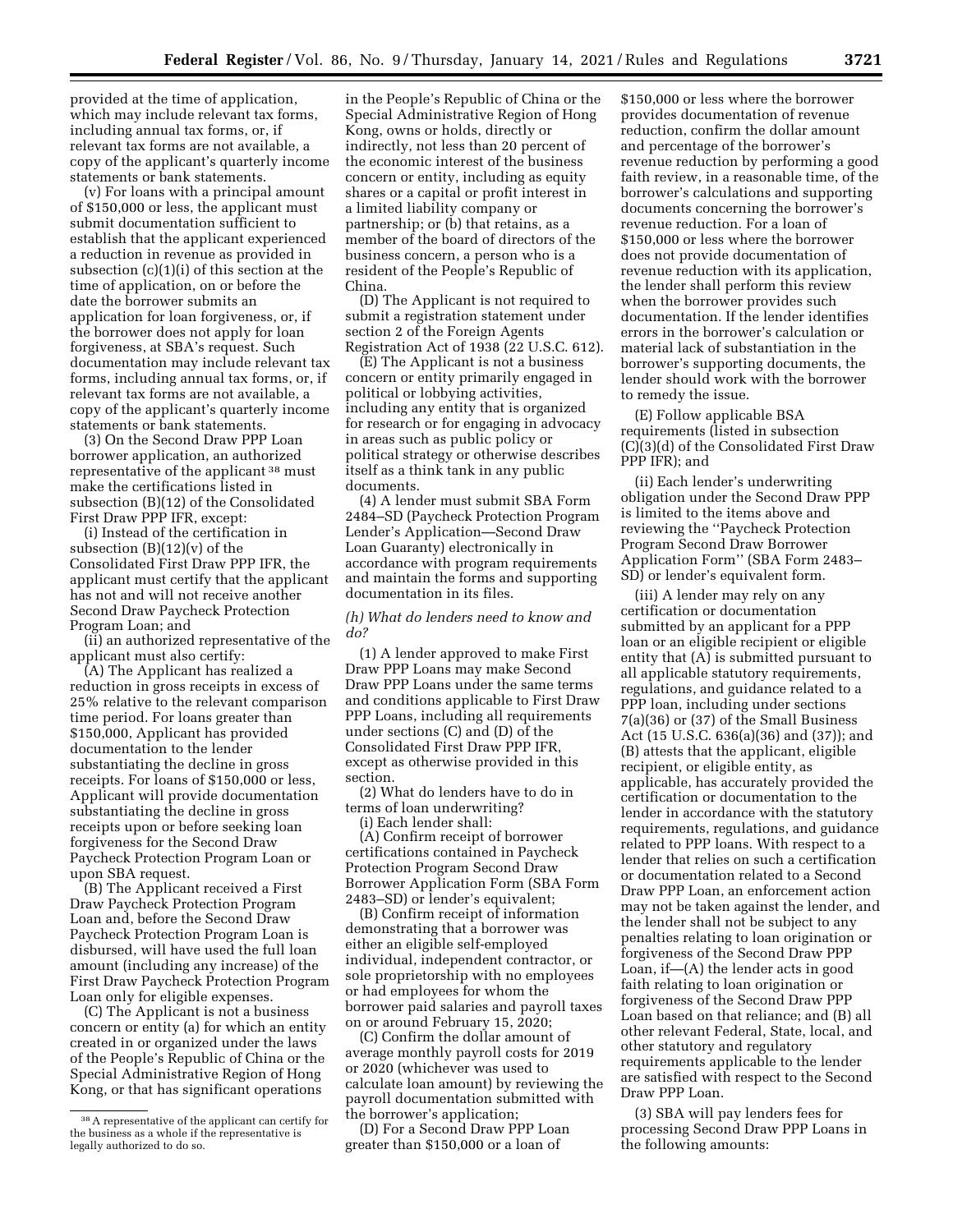(i) for a Second Draw PPP Loan of up to (and including) \$50,000, in an amount equal to the lesser of:

(A) 50 percent of the balance of the financing outstanding at the time of disbursement of the loan; or

(B) \$2,500; and

(ii) for a Second Draw PPP Loan of more than \$50,000, in an amount that is:

(A) 5 percent of the balance of the financing outstanding at the time of disbursement of the loan for a loan up to (and including) \$350,000; and

(B) 3 percent of the balance of the financing outstanding at the time of disbursement of the loan for a loan above \$350,000.

## *(i) Will an applicant's Second Draw PPP Loan application be affected if there are unresolved issues regarding the applicant's First Draw PPP Loan?*

(1) If a First Draw PPP Loan is under review pursuant to PPP rules and/or information in SBA's possession indicates that the borrower may have been ineligible for the First Draw PPP Loan it received or for the loan amount received by the borrower, the lender will receive notification from SBA when the lender submits an application for guaranty of a Second Draw PPP Loan (''unresolved borrower'').

(2) If the lender receives notification that the Applicant for a Second Draw PPP Loan is an unresolved borrower, the lender will not receive an SBA loan number. SBA will resolve the issue related to the unresolved borrower expeditiously and will notify the lender of the process to obtain an SBA loan number for the Second Draw PPP Loan, if appropriate.

# *(j) Are Second Draw PPP Loans eligible for loan forgiveness?*

Second Draw PPP Loans are eligible for loan forgiveness on the same terms and conditions as First Draw PPP Loans, except that Second Draw PPP Loan borrowers with a principal amount of \$150,000 or less are required to provide documentation of revenue reduction if such documentation was not provided at the time of the loan application as specified in subsections (g)(2)(iv) and (v) of this section.

### **V. Additional Information**

SBA may provide further guidance, if needed, through SBA notices and a program guide which will be posted on SBA's website at *[www.sba.gov.](http://www.sba.gov)* 

Questions on the Paycheck Protection Program 7(a) Loans (First Draw PPP Loans and Second Draw PPP Loans) may be directed to the Lender Relations Specialist in the local SBA Field Office. The local SBA Field Office may be

found at *[https://www.sba.gov/tools/](https://www.sba.gov/tools/local-assistance/districtoffices)  [local-assistance/districtoffices.](https://www.sba.gov/tools/local-assistance/districtoffices)* 

*Compliance With Executive Orders 12866, 12988, 13132, 13563, and 13771, the Paperwork Reduction Act (44 U.S.C. Ch. 35), and the Regulatory Flexibility Act (5 U.S.C. 601–612)* 

Executive Orders 12866, 13563, and 13771

This interim final rule is economically significant for the purposes of Executive Orders 12866 and 13563, and the Office of Management and Budget's Office of Information and Regulatory Affairs (OIRA) had determined that this is a major rule under the Congressional Review Act (5 U.S.C. 804(2)). SBA, however, is proceeding under the emergency provision at Executive Order 12866 section 6(a)(3)(D) based on the need to move expeditiously to mitigate the current economic conditions arising from the COVID–19 emergency. This rule's designation under Executive Order 13771 will be informed by public comment.

This rule is necessary to implement the Economic Aid Act in order to provide economic relief to small businesses nationwide adversely impacted under the COVID–19 Emergency Declaration. We anticipate that this rule will result in substantial benefits to small businesses, their employees, and the communities they serve. However, we lack data to estimate the effects of this rule.

The Administrator of OIRA has determined that this is a major rule for purposes of the Congressional Review Act (5 U.S.C. 801 *et seq.*) (CRA). Under section 801(3) of the CRA, a major rule takes effect 60 days after the rule is published in the **Federal Register**.

Notwithstanding this requirement, section 808(2) of the CRA allows agencies to dispense with the requirements of section 801 when the agency for good cause finds that such procedure would be impracticable, unnecessary, or contrary to the public interest and the rule shall take effect at such time as the agency promulgating the rule determines. Pursuant to section 808(2) of the CRA, SBA finds, for good cause, that a 60-day delay in the effective date is unnecessary and contrary to the public interest.

As discussed elsewhere in this interim final rule, the last day to apply for and receive a PPP loan is March 31, 2021. Given the short duration of this program, and the urgent need to issue loans quickly, the Administrator in consultation with the Secretary has determined that it is impractical and not in the public interest to provide a delayed effective date. An immediate effective date will give small businesses the maximum amount of time to apply for loans and lenders the maximum amount of time to process applications before the program ends.

### Executive Order 12988

SBA has drafted this rule, to the extent practicable, in accordance with the standards set forth in section 3(a) and 3(b)(2) of Executive Order 12988, to minimize litigation, eliminate ambiguity, and reduce burden. The rule has no preemptive or retroactive effect.

### Executive Order 13132

SBA has determined that this rule will not have substantial direct effects on the States, on the relationship between the National Government and the States, or on the distribution of power and responsibilities among the various layers of government. Therefore, SBA has determined that this rule has no federalism implications warranting preparation of a federalism assessment.

# Paperwork Reduction Act, 44 U.S.C. Chapter 35

SBA has determined that this rule will impose new recordkeeping or reporting requirements under the Paperwork Reduction Act (''PRA''). This information collection (IC) consists of SBA Form 2483–SD (Paycheck Protection Program Second Draw Application Form) and SBA Form 2484– SD (Paycheck Protection Program Lender's Application—Second Draw Loan Guaranty. SBA has requested emergency approval for the IC required to implement the Second Draw PPP Program described above.

#### Regulatory Flexibility Act (RFA)

The Regulatory Flexibility Act (RFA) generally requires that when an agency issues a proposed rule, or a final rule pursuant to section 553(b) of the APA or another law, the agency must prepare a regulatory flexibility analysis that meets the requirements of the RFA and publish such analysis in the **Federal Register**. 5 U.S.C. 603, 604. Specifically, the RFA normally requires agencies to describe the impact of a rulemaking on small entities by providing a regulatory impact analysis. Such analysis must address the consideration of regulatory options that would lessen the economic effect of the rule on small entities. The RFA defines a ''small entity'' as (1) a proprietary firm meeting the size standards of the Small Business Administration (SBA); (2) a nonprofit organization that is not dominant in its field; or (3) a small government